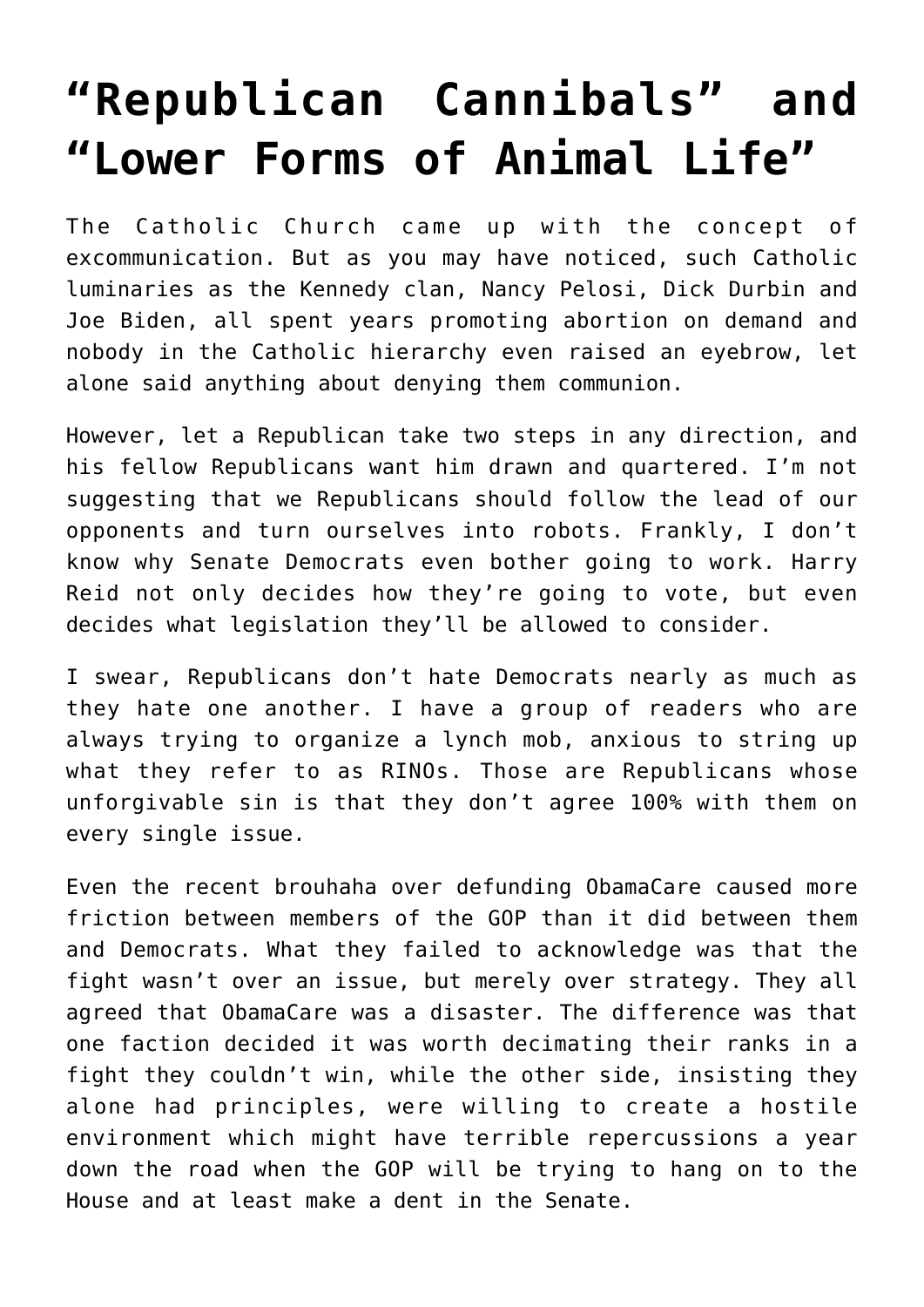Department of Homeland Security advisor Mohamed Elibiary had the gall to blast America's Christians for holding the Muslim Brotherhood responsible for the attacks on Egypt's Coptic Christians. Someday, someone will have to explain to me why anyone who is not only named Mohamed, but feels impelled to spring to the defense of a Muslim terrorist organization, is employed by this administration. After that, he can then explain to me how it is we have a president who is more comfortable sitting down with Iranian jihadists than he is with House Republicans.

Diplomacy is a con game posing as an art form. Hassan Rhuhani, the recently elected president of Iran, made his mark several years ago when he boasted that while he held the West at bay for two years pretending to negotiate a cessation of Iran's nuclear program, the centrifuges continued to spin. But we see Obama and Kerry both pretending that diplomacy is the way to go. I guess neither of them is old enough to recall that when the Japanese hit Pearl Harbor, Japan's diplomats were earning their salaries, expressing their peaceful intentions to FDR.

It occurs to me that perhaps a better name for what is now referred to as Intelligent Design might be Divine Design. Intelligence, after all, has its limits.

As most of you know, when it comes to books, I don't read a lot of non-fiction. I prefer novels because I feel they are written by writers, not researchers; they are therefore concerned with style, pace and literature as an art form. Also, as a rule, they don't regard epic length as a virtue.

But I just happen to have read a piece of non-fiction which I am happy to recommend. For one thing, I know the author of "Arguing for the Constitution," Steven Maikoski. For another, I know he knows his subject matter, and, what's more, he cares passionately about his subject.

I won't deny that the book's length, less than 100 pages, is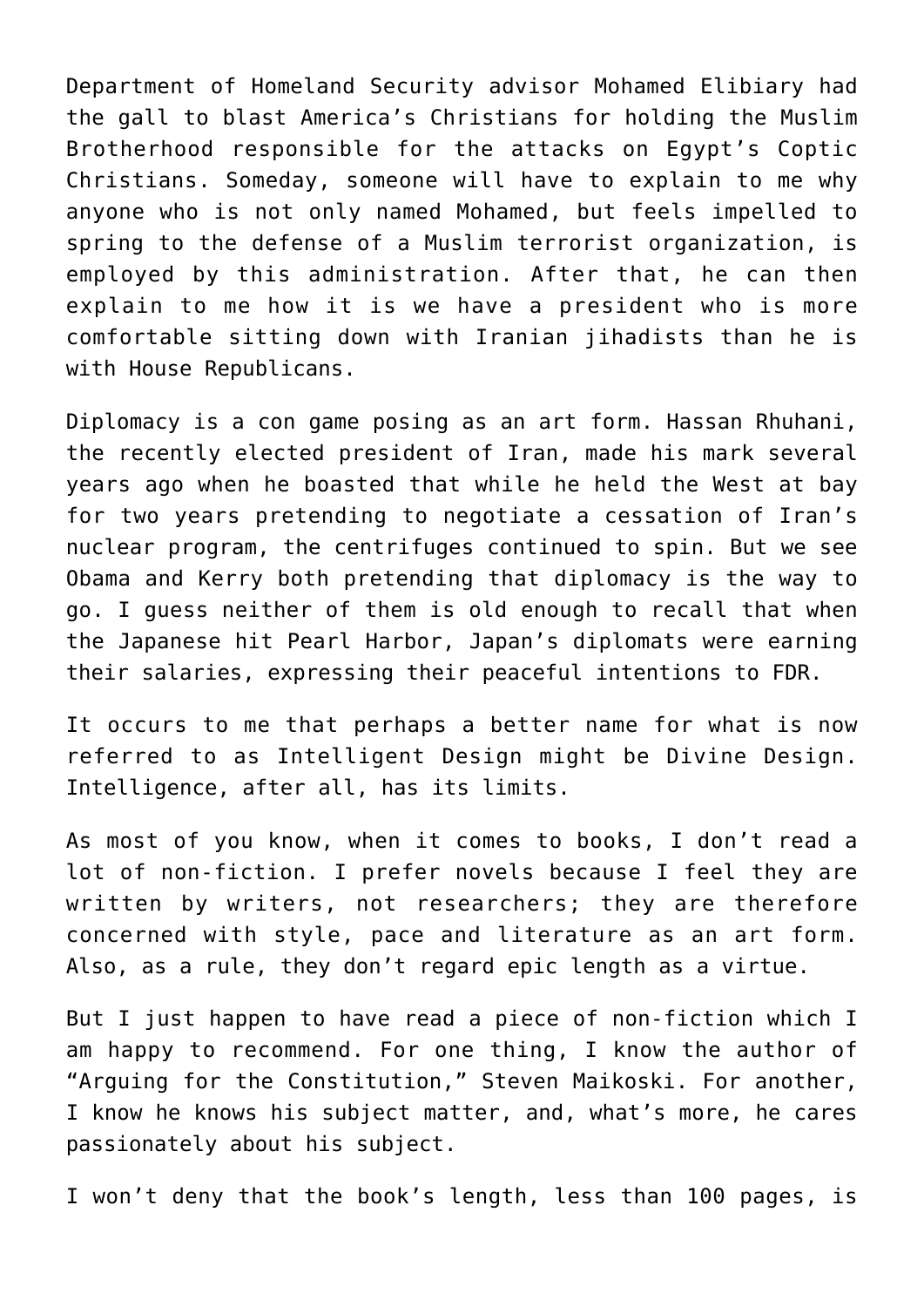no small part of its appeal for me. But keep in mind that the Constitution itself is a model of brevity. In an age when we take a 2,500 page health care bill in our stride, it's worth noting that the Founders were not out to bury anyone in sheer verbiage. Unlike Nancy Pelosi, they fully expected people to read it before they signed it.

Finally, I find that when Obama gives a speech, I am, like a James Bond martini, shaken, but never stirred.

## **Lower Forms of Animal Life**

Having spent a good deal of my life studying the behavior of politicians, particularly those in our nation's capital, I have concluded that the Potomac River gives off noxious fumes. It's the cause of the common malady known as Potomac fever. The usual symptoms are a loss of mental faculties, a diminished moral sense and a swelled head.

We're all aware of the ways it affects the likes of people like Obama, Biden, Reid, Pelosi and John McCain. But even lesser lights exhibit signs of contamination. For instance, Jay Carney used to be a respected journalist, or at least as respected as a Time magazine reporter could possibly be. But once he went to work as a press secretary, he has learned to lie for a living. And not just once in a while, but every single time he finds himself standing at a podium.

Then there's Marie Harf, who finds herself as the spokeswoman for the State Department. With her nasal delivery and her blind devotion to Obama and Kerry, she appears to be auditioning for the lead in "The Debbie Wasserman-Schultz Story." The big surprise is that, generally, when you find someone who looks and sounds like a Valley Girl in such an elevated position, one for which she is clearly unsuited, you assume her last name would be Clinton, Pelosi or Schumer, not Harf.

Speaking of the State Department, an agency with an infinite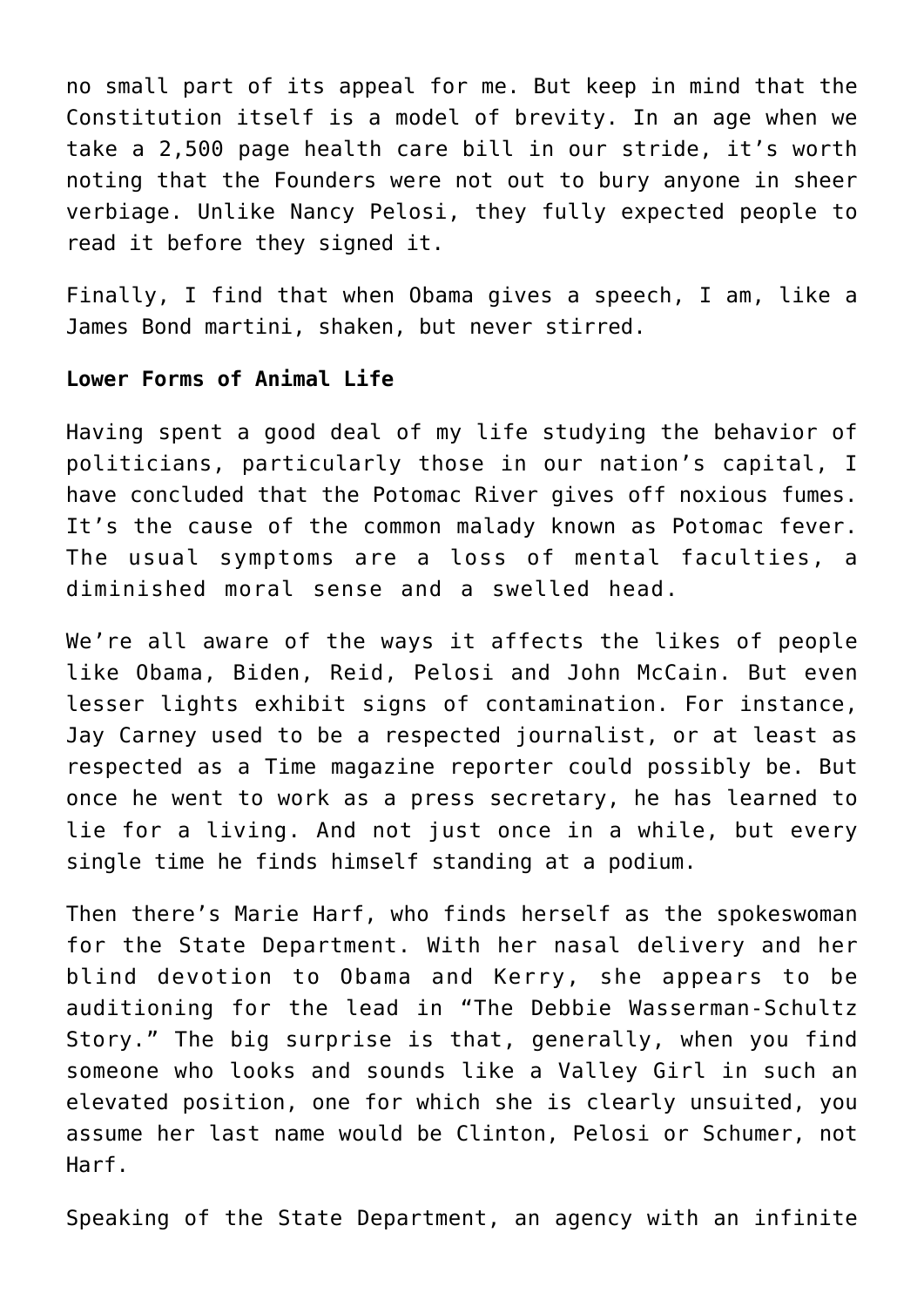capacity to take a terrible tragedy and make it worse, it has designated the Benghazi massacre a criminal act rather than an act of terrorism. By doing so, it has introduced so much red tape into the process that the Islamics who murdered four Americans are more likely to die of old age than to ever be executed. On the plus side, those virgins waiting for them will also be 50 or 60 years older.

Speaking of the criminal justice system, Barry Bonds, now that a federal appeals court has determined that he was indeed guilty of obstructing justice, will be punished to the full extent of the law. In his case, that means he faces 30 days of home confinement, two years of probation, 250 hours of community service and a whopping \$4,000 fine. During his home confinement, Bonds is likely to find the \$4,000 under the cushions on his couch.

Considering he was guilty of committing perjury while testifying before a Grand Jury, it sounds like the judges on the Court of Appeals did a little obstructing of justice of their own. Though, come to think of it, lying to a Grand Jury was what Bill Clinton did, and he still got to be president.

I am always trying to persuade wealthy Republicans like Sheldon Adelson and the Koch brothers to start swaying public opinion by buying up however many media outlets as they can afford. A liberal billionaire recently bought the Washington Post for \$250,000,000. For a lot less money, conservatives could buy up local TV stations and newspapers, including Spanish-language dailies, and staffing them with conservatives.

I now have another better way for them to spend their money than on pinky rings and financing losing primary campaigns for the likes of Newt Gingrich and Rick Santorum. It's my idea that they should be saturating TV with ads demanding the Senate vote on ObamaCare. When you have the unions, large and small businesses and 60% of the voters opposed to the